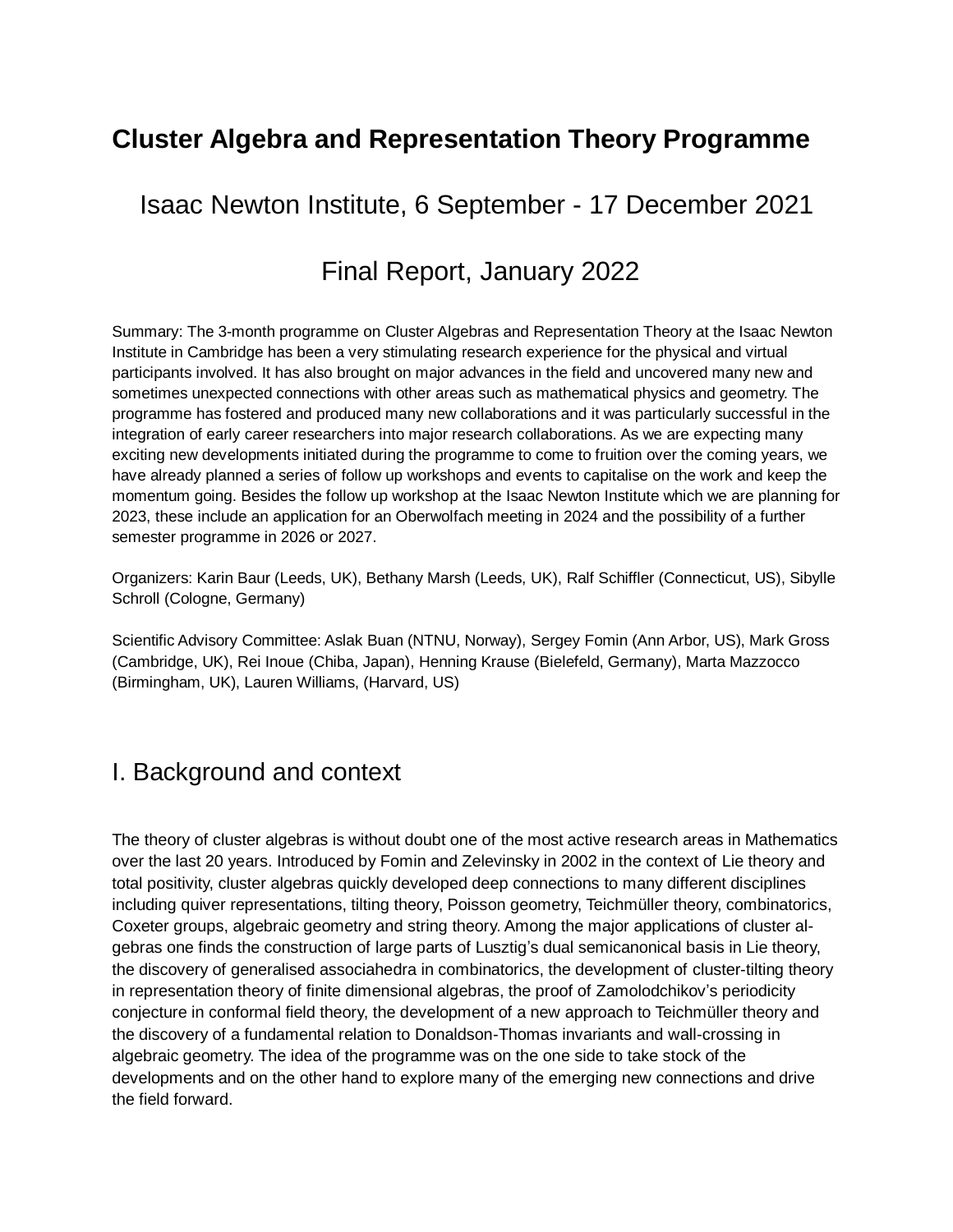The primary focus of the programme was on the structural theory of cluster algebras, representation theoretic cluster theory, and connections to other areas of mathematics and physics. The main focal points were open problems in frieze patterns in cluster algebras and representation theory, categorification of cluster algebras with frozen variables, picture groups, stability conditions and scattering diagrams, cluster complexes, tau-tilting theory, cluster structures on Grassmannians, canonical bases for cluster algebras, mutation types of quivers with frozen vertices, Poisson cluster structures, categorification of cluster structures on orbifolds, connections between cluster algebras, representation theory and mathematical physics, categorification of surface phenomena such as cuts, contractions and boundaries in terms of associated categories related to cluster algebras.

Our aim was to create a strong community of participants. To achieve this, the programme consisted of several regular activities, interspersed with a research school at the beginning of the programme, in September, followed immediately by a scientific workshop, and a second scientific workshop in November (see below for a description). The activities included two weekly research seminars where participants (online and in person) presented their work. The weekly open problem session was a place for participants to present work in progress and find new perspectives from the broad group of participants. Both the Kirk and Rothschild fellows gave public talks and complemented these with a series of lectures. This set-up provided a fruitful mixture between regular activities, input through lecture series and research talks and space and time for discussion. This made it possible for the participating experts to make progress on several of the open problems. It also resulted in work on new questions and topics, often by new teams of collaborators: the research talks brought new development in the field to the table and the participants (online and in person) took these up.

In terms of organisation of the daily programme, the decision to involve early career researchers in running the regular activities gave them the opportunity to play an important role in the programme and created a very lively atmosphere. The weekly dinner after the seminar and the social hour were additional highlights.

# II. Timeliness and scope

We addressed topics in and connections with representation theory, geometry, combinatorics and mathematical physics. Several of these topics lie in two or more research areas. Examples of topics we have addressed are: scattering diagrams, bases, g-vectors, Poisson-cluster structures, picture groups, frieze patterns, knots and cluster algebras, surfaces and cluster structures, surfaces and categories, perfect matchings, reduction techniques on cluster categories, Grassmannian cluster structures, oriented networks, orbifolds and generalized cluster structures, orbifolds and skew-group categories tau-tilting theory, cluster complexes and deformation, lattices of t-structures, gentle algebras, recollements, categorification of generalised cluster structures, BPS quivers, extriangulated categories, exceptional sequences, higher homological algebra, associahedra, toric and cluster varieties, syzygy categories, and super cluster algebras.

### II.1 Research school and scientific workshops

The programme included a research school and two workshops. Because of the ongoing pandemic all three events took place in a hybrid format with both online and physical participants.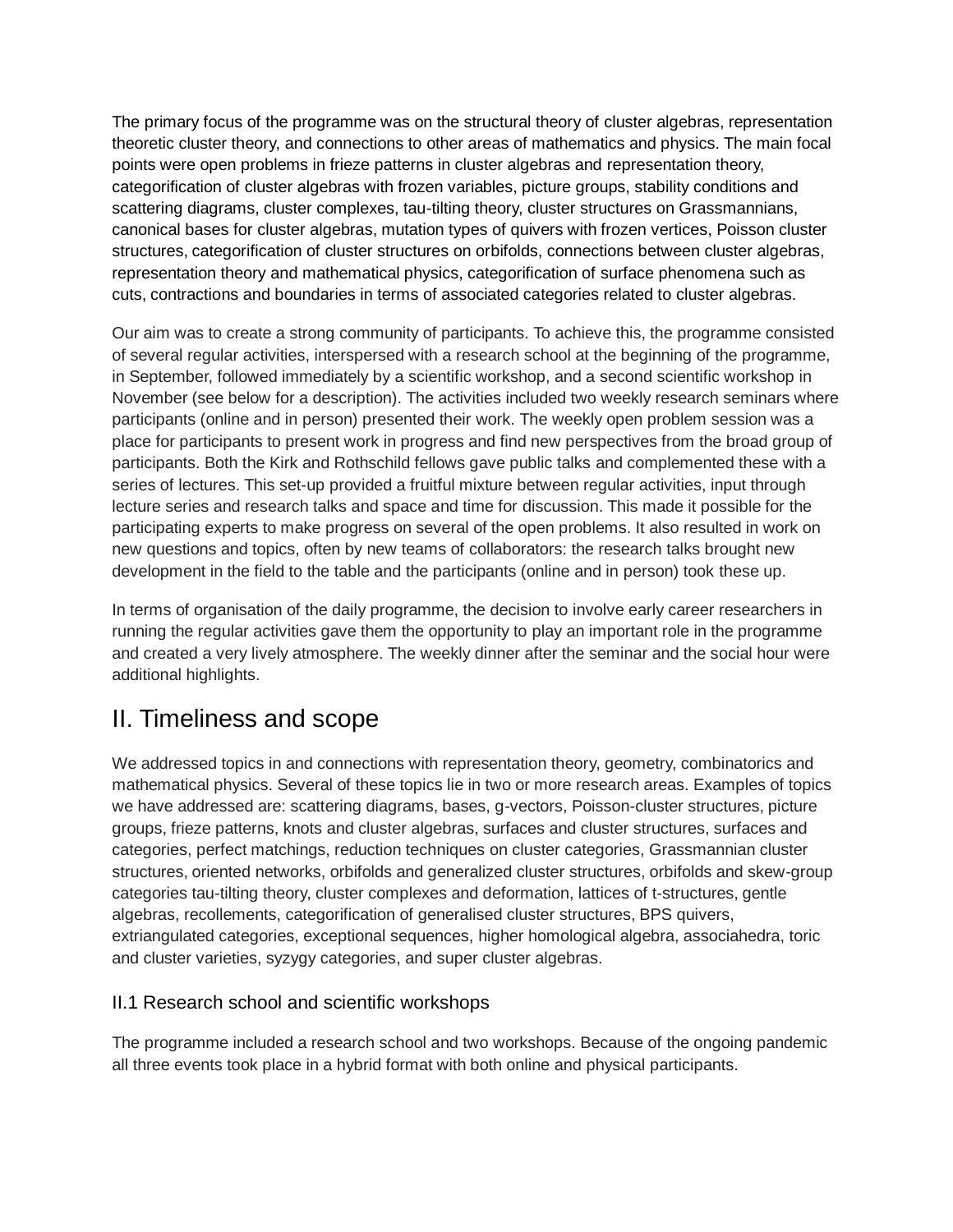The research school, "New developments in representation theory arising from cluster algebras research school," at the start of the programme introduced some of the central topics of the field and closely adjacent fields, and acted as an introduction to the later workshops and the programme in general. The following lecture courses were given:

- Stability conditions and silting (D. Pauksztello);
- Dimer models (C. Beil);
- Matrix factorisations (E. Faber);
- Extriangulated categories (Y. Palu);
- Grassmannians and amplituhedra (L. Williams)

A scientific workshop, "New developments in representation theory arising from cluster algebras", directly followed on from the research school. The idea of the workshop was based on the fact that it was noticed early on in the development of the field that cluster algebras could be successfully categorified using the representation theory of finite dimensional algebras. Furthermore, the categorification of cluster algebras had introduced many innovative ideas to representation theory, giving rise to new areas of study that today are central to the theory, such as higher homological algebra, Calabi-Yau categories and τ-tilting theory. The aim of the workshop was to share the latest developments in these cluster-inspired areas of research and discuss their future development.

Talks covered themes from the module categories of finite dimensional algebras, such as gentle algebras, skew gentle algebras and torsion theory, as well as homological algebra more generally (often originally motivated by cluster theory): higher homological algebra, derived categories, extriangulated categories, tilting theory and the new silting theory. This included talks on the categorification of cluster algebras and cluster characters, which remains a big theme in the subject (and, in particular, was also the topic of Bernard Keller's series of talks as Rothschild Distinguished Visiting Fellow), and the study of algebras arising from this theory, and their properties.

Other talks focussed on the theory of cluster algebras per se (although often influenced by representation-theoretic methods), including generating sets (motivated by representation theory) and cluster combinatorics and generalised cluster algebras. Talks also covered geometric models (often involving surface combinatorics), which play an important role in studying and visualising a cluster algebra and understanding its associated representation theory.

There were talks on interactions with and applications to other areas such as invariants in knot theory and noncommutative singularity theory.

The theme of the second scientific workshop, "Interdisciplinary applications of cluster algebras", was based on the deep connections and applications of cluster algebras to a wide variety of research areas, including representation theory, combinatorics, algebraic, hyperbolic and symplectic geometry, dynamical systems, number theory, topology and mathematical physics. The aim of the workshop was to draw out these deep connections and applications, both within mathematics and in an interdisciplinary context. It brought together mathematicians and physicists in a variety of different areas relating to cluster algebras, such as those above and other fields, to provide an opportunity for exchanging ideas and stimulating further progress.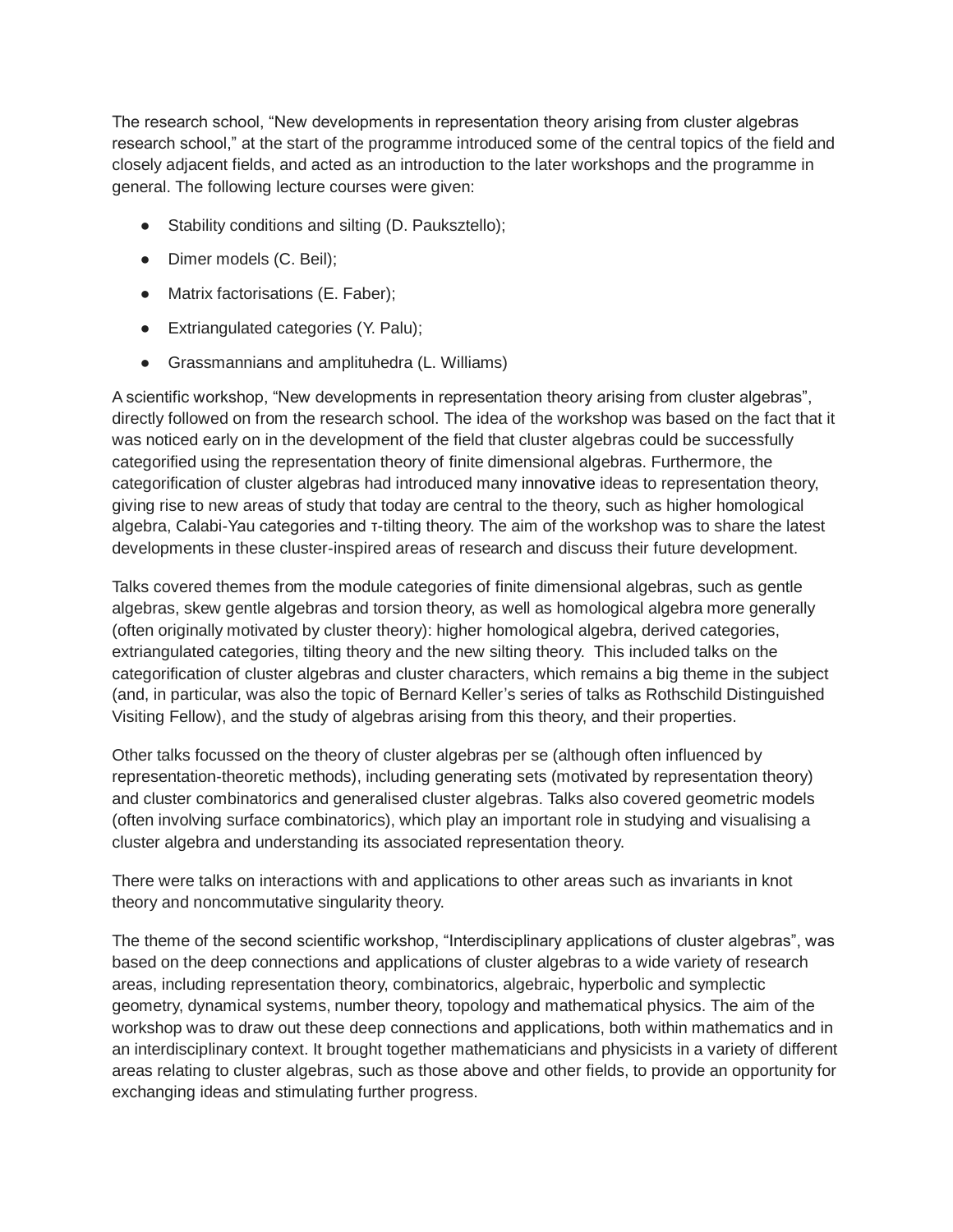A collection of talks in the second workshop brought across strong connections between mathematical physics, cluster algebras and representation theory and combinatorial geometry arising from the theory of scattering amplitudes. These connections are driving developments both in mathematical physics and in pure mathematics and this area shows strong potential for future work.

Another strong theme in this workshop was that of geometric applications and interactions, which arose in various ways, including non-Archimedean geometry, dimer models on surfaces and orbifolds, and related representation theory and combinatorics. The combinatorial aspects included a key notion in the theory of cluster algebras: perfect matchings. Cluster algebras can be regarded as coordinate rings of Teichmüller spaces in a certain sense, and this theme was well-represented in the workshop, including talks on the Fock-Goncharov cluster structure and on harmonic maps.

Fans, which are collections of cones covering Euclidean space with good properties, and related polytopes, arise both in cluster theory and related representation theory (as well as the mathematical physics connections mentioned above), for example via the notion of g-vectors (which can be regarded as a certain choice of coordinates in both cases), and this theme was represented in the workshop. Geometric methods play a role in the study of cluster algebras per se, particularly in the theory of bases, and this topic was also represented in the workshop, as was the classification of cluster algebras of finite mutation type (developments in the case with frozen variables, which is an important area for future development generally).

Other geometric themes were mirror symmetry, including theta functions, an area where the role of cluster algebras is developing quickly, and Lie theory, one of the originating areas of cluster algebras and key source of examples. Applications to knot theory also appeared in this workshop, with work presented on braid groups and Legendrian knots and on the relationship between representation theory and knot theory via cluster algebras. One talk introduced the notion of q-analogues of real numbers and matrices, with a strong relationship to cluster theory and knot theory.

Representation theory was a topic in many talks; in some cases it was the main focus, such as in a talk on the notion of Bongartz completion, which plays an important role in tau-tilting reduction.

Frieze patterns have become an important part of cluster theory in recent years, and this theme was represented in a talk on Heronian friezes, showing how distance measurements in Euclidean space could be used to define more general kinds of friezes. A talk on picture groups acted as a good introduction to the series of talks from Gordana Todorov (Kirk Distinguished Visiting Fellow) on the topic, bringing together ideas from combinatorial geometry, representation theory and topology.

## III. Scientific outcomes

#### III.1 Scientific advancement

This programme advanced research in the field significantly. Programme participants were invited from a diverse collection of interacting fields related to cluster theory. To facilitate interactions and enable progress, a mixture of regular activities and research time was programmed, with researchers able to discuss their projects in the common areas and offices. Important stimulating activities were the three research workshops, regular research seminars, and the open problem sessions, which all provided opportunities for starting new collaborations and exchanging feedback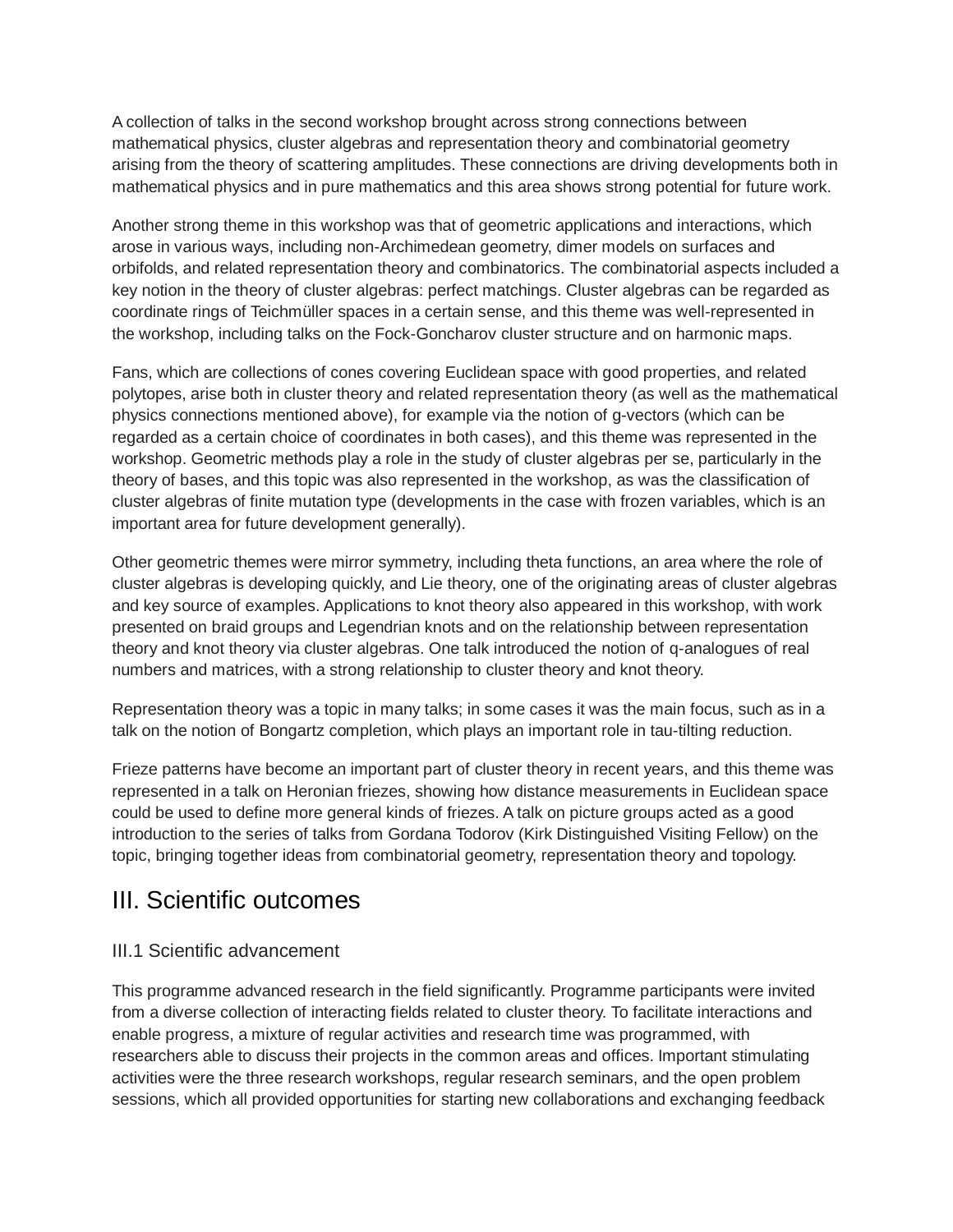from different points of view. Early career researchers were strongly involved and were given roles to encourage their participation. We give details of scientific advancement in the following list.

- 1. Frieze patterns of integers, which are arrays of integers in an infinite strip in the plane satisfying a combinatorial rule, were introduce d by Coxeter and Conway in the 1970s, and have become the subject of intense study after a close connection with cluster algebras was discovered by Caldero and Chapoton. Classically, friezes are associated to disks. However, a disk can be regarded as a surface with boundary, so a natural question is how to generalise the construction of friezes to more general surfaces. Ana Garcia Elsener, Anna Felikson, Ilke Canakci and Pavel Tumarkin started a new collaboration during the programme associating friezes to fundamental geometric spaces known as 'pairs of pants' and using techniques from hyperbolic geometry to study them. They completed this work during the programme.
- 2. Anna Felikson and Pavel Tumarkin completed their classification of cluster algebras of finite mutation type with coefficients. The case without coefficients had already been classified in their work with Michael Shapiro in 2012.
- 3. Oleg Karpenkov, Khrystyna Serhiyenko and Pavel Tumarkin started a new collaboration on  $\mathit{SL}_n$  tilings, which are friezes distributed across the whole plane, and on the three-dimensional Farey graph, which is a three-dimensional version of a beautiful classical
	- combinatorial construction reflecting the properties of and relationships between rational numbers.
- 4. The associahedron is a geometric object, or polytope, which reflects aspects of the associativity property. For example, any bracketing of a sum of real numbers gives the same answer. There are two possible bracketings of three real numbers, and the fact that they are the same can be represented by a line. There are five bracketings of four real numbers, and the fact that they are the same can be represented by a pentagon. For five real numbers, the corresponding associahedron is a three-dimensional polyhedron with 14 vertices corresponding to the 14 bracketings. The theory of cluster algebras led to the introduction of generalised associahedra which can be associated to crystallographic reflection groups, classical groups which categorise fundamental geometric symmetries. Ana Garcia Elsener, Pavel Tumarkin and Emine Yildirim started a new collaboration on polytopal realisations of generalised associahedra for non-crystallographic reflection groups.
- 5. Noncrossing is a fundamental notion that plays a key role in cluster algebra theory. At heart, it just expresses the property that two geometric objects do not intersect. In the definition of a cluster algebra, the generators of the algebras are organised into equal-sized overlapping subsets which can be regarded as 'noncrossing' in a generalised sense. A new collaboration was started up between Ana Garcia Elsener and Sira Gratz on noncrossing theory for arbitrary surfaces.
- 6. Emily Gunawan and Raquel Coelho Simoes started a new collaboration with Emily Barnard and Ralf Schiffler combining different approaches in the representation theory of so-called gentle algebras. This work aims at understanding a specific type of representation known as maximal almost rigid representations, as a triangulation of an associated surface with boundary. In a related project, Gunawan and Schiffler have started working with Thomas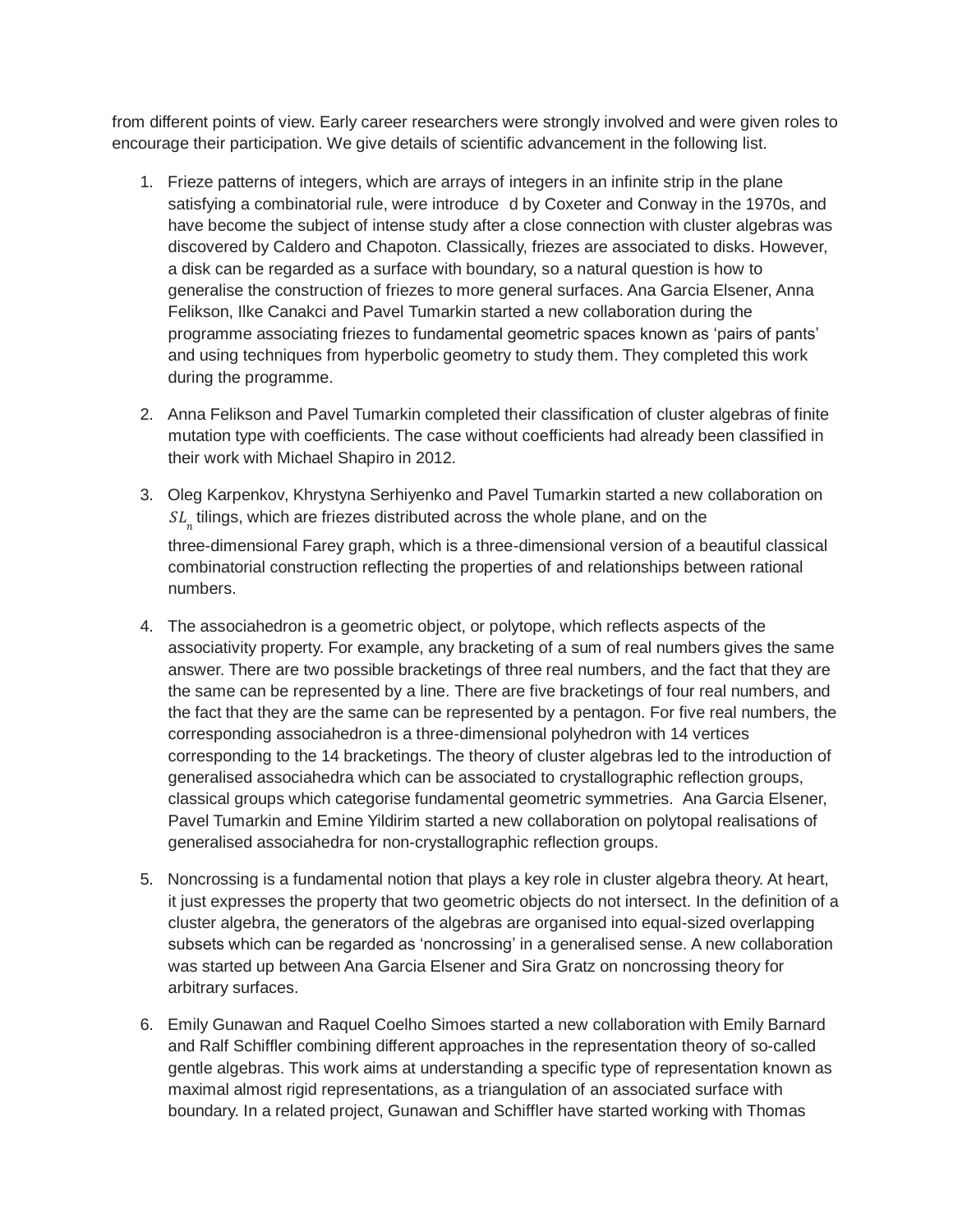Brüstle on an interpretation of these representations in a category with a weaker exact structure.

- 7. One way of measuring a category appearing in representation theory is to describe its so-called exceptional sequences, certain sequences of objects in the category satisfying certain properties in terms of vanishing of homological spaces between them. However, the classical theory only worked well for module categories of hereditary algebras. Signed tau-exceptional sequences were recently introduced in work of Igusa-Todorov and Buan-Marsh to remedy this problem. Bethany Marsh and Aslak Bakke Buan developed an existing collaboration on the properties of tau-exceptional sequences during the programme.
- 8. A fundamental link between representation theory and cluster algebras is the use of categories in representation theory to model cluster algebras. This link is fruitful in both directions, giving an extra dimension to cluster theory while at the same time giving rise to new representation-theoretic ideas. Classically, categorifications were constructed using triangulated categories, but cluster algebras with frozen variables, which cannot be changed, arise in many applications, and cannot be categorified in this way. The solution is to use Frobenius categories (either exact or ex-triangulated). Bernard Keller gave an extensive series of talks on recent developments in this area, including work of his PhD student Yilin Wu, who also gave a seminar towards the end of the Programme, showing that such categorifications exist in a very general context. Eleonore Faber, Bethany Marsh and Matthew Pressland developed an existing collaboration during the programme on the relationships between different Frobenius categorifications.
- 9. Karin Baur and Bethany Marsh made good developments in their continuing project on the geometric and combinatorial properties of Grassmannians and their cluster algebra structure.
- 10. While preparing her talk on the Homology of Picture Groups, Gordana Todorov developed some surprising new ideas with Kyoshi Igusa and Orr on Massey products for quivers of type A. Massey products appear in algebraic topology, so this work builds stronger bridges between representation theory and algebraic topology. Gordana Todorov also reported on comments received during her series of talks being helpful for her future work, particularly on modulated quivers and pro-p-groups and pro-pictures. These are geometric representations of module categories which arise when limits are considered.
- 11. An important class of algebras in this field are the cluster-tilted algebras, or, more generally, the 2-Calabi-Yau tilted algebras, whose representation theory captures the combinatorial structure of the cluster algebra. For many of these algebras the representation theory is well understood. However, in general, it is very hard to get a complete grasp on the category of representations. It is then useful to restrict to a certain type of representation. One such type is given by the syzygies of the algebra, which, by definition, are built from subrepresentations of projective representations. These syzygies are the subject of an already active collaboration between Khrystyna Serhiyenko and Ralf Schiffler. Their results were considerably enhanced during the programme due to new developments following discussions in the first scientific workshop. The authors revamped their first paper and completed a second on the subject during the programme.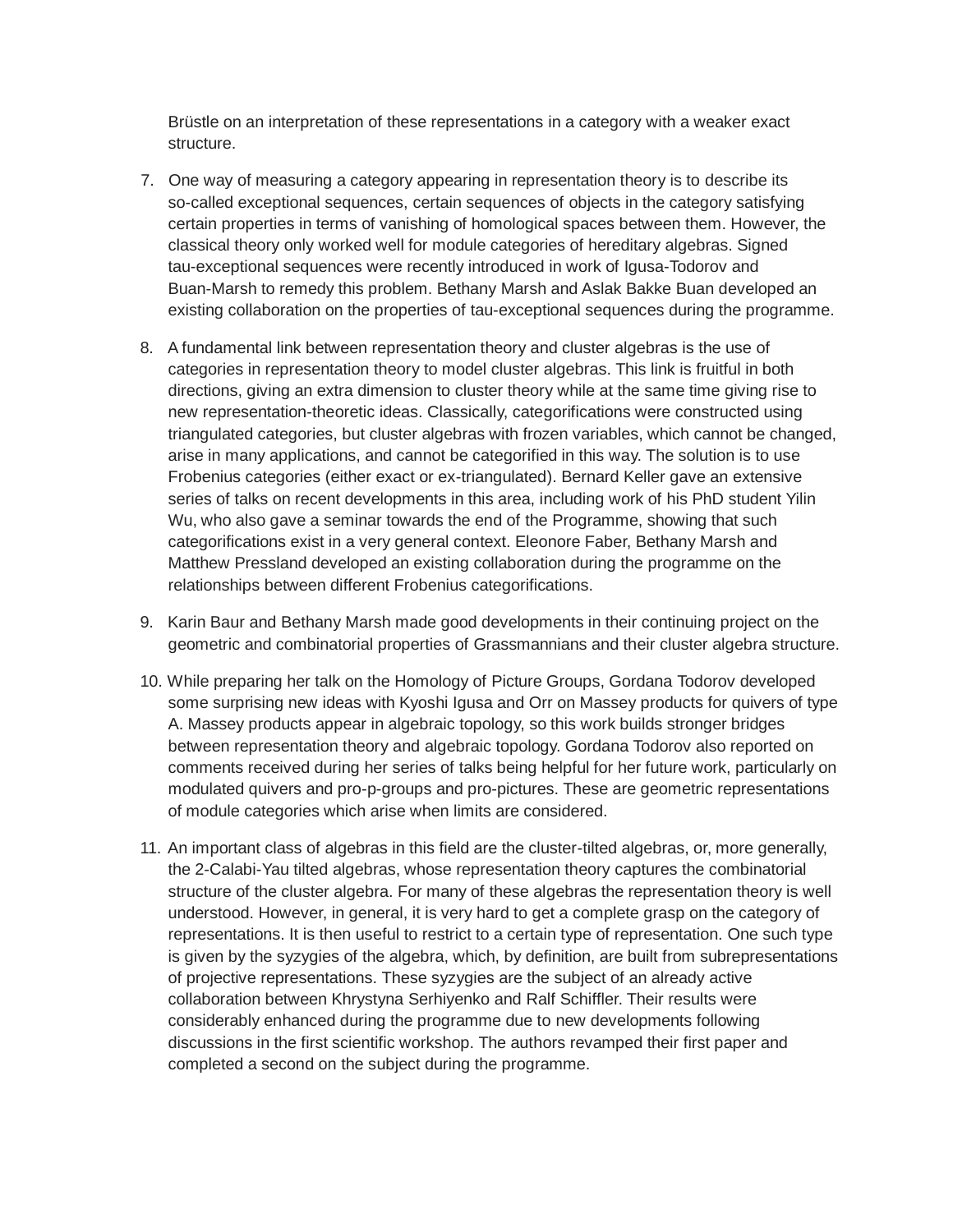- 12. A novel relationship between cluster algebras and the deformation theory of Stanley-Reisner rings was established in a preprint by Nathan Ilten, Alfredo Nájera Chávez, and Hipolito Treffinger. One of the highlights is that the cluster complexes of finite (skew-symmetric) type are unobstructed. The authors consider this work a first step towards a systematic study of this relation, in particular, first order deformations, obstructions, and semi-universal deformations.
- 13. A recent development in cluster algebras and representation theory is a connection to knot theory developed by Véronique Bazier-Matte and Ralf Schiffler. To every knot diagram, they associate a quiver whose vertices correspond to the segments of the diagram. For each such vertex, they construct a representation of the quiver such that the Alexander polynomial of the knot is recovered from the associated element of the cluster algebra. The authors completed their first paper on the subject during the programme and made good progress on a follow-up paper.
- 14. Karin Baur and Ralf Schiffler made good progress in their ongoing project on developing combinatorial formulae for the cluster variables in cluster algebras of finite exceptional types.
- 15. Misha Gekhtman, Michael Shapiro and Alek Vainshtein completed an important component of their long-term research programme on the classification of cluster algebra structures in the rings of regular functions on the general linear group that are compatible with Poisson-Lie and Poisson-homogeneous structures. The Poisson structures were completely classified by Belavin and Drinfeld in 1982 and Gekhtman, Shapiro and Vainshtein conjectured in 2012 that each Belavin-Drinfeld Poisson structure admits a (generalised) cluster structure. During the programme, they proved that their conjecture holds for a large class of Poisson structures, the so-called oriented aperiodic structures, which are honest (non-generalized) cluster structures.
- 16. Fan Qin proved the equality of two important bases for cluster algebras, the bracelet basis introduced by Musiker, Schiffler and Williams in 2013 and the theta function bases of Gross, Hacking, Keel and Kontsevich in 2018. He presented his results in the second workshop of the programme.
- 17. Karin Baur and Misha Gekhtman made progress in their project on oriented networks on annuli, establishing explicit formulae for a new operation on them and initiated discussions with Misha Shapiro on related networks for asymptotic triangulations of annuli.
- 18. Karin Baur, Léa Bittmann, Emily Gunawan, Maria Ross, Gordana Todorov and Emine Yildirim started a collaboration on tame infinite friezes and established initial results pointing to a connection between the different affine types.
- 19. Karin Baur, Chris Fraser and Misha Gekhtman initiated a project on linking generalised cluster algebras to the skew cluster categories arising from the orbifold diagrams of the work of Baur-Pasquali-Velasco.
- 20. Mandy Cheung, Elizabeth Kelley and Gregg Musiker completed their work on cluster scattering diagrams and theta functions for reciprocal generalised cluster algebras.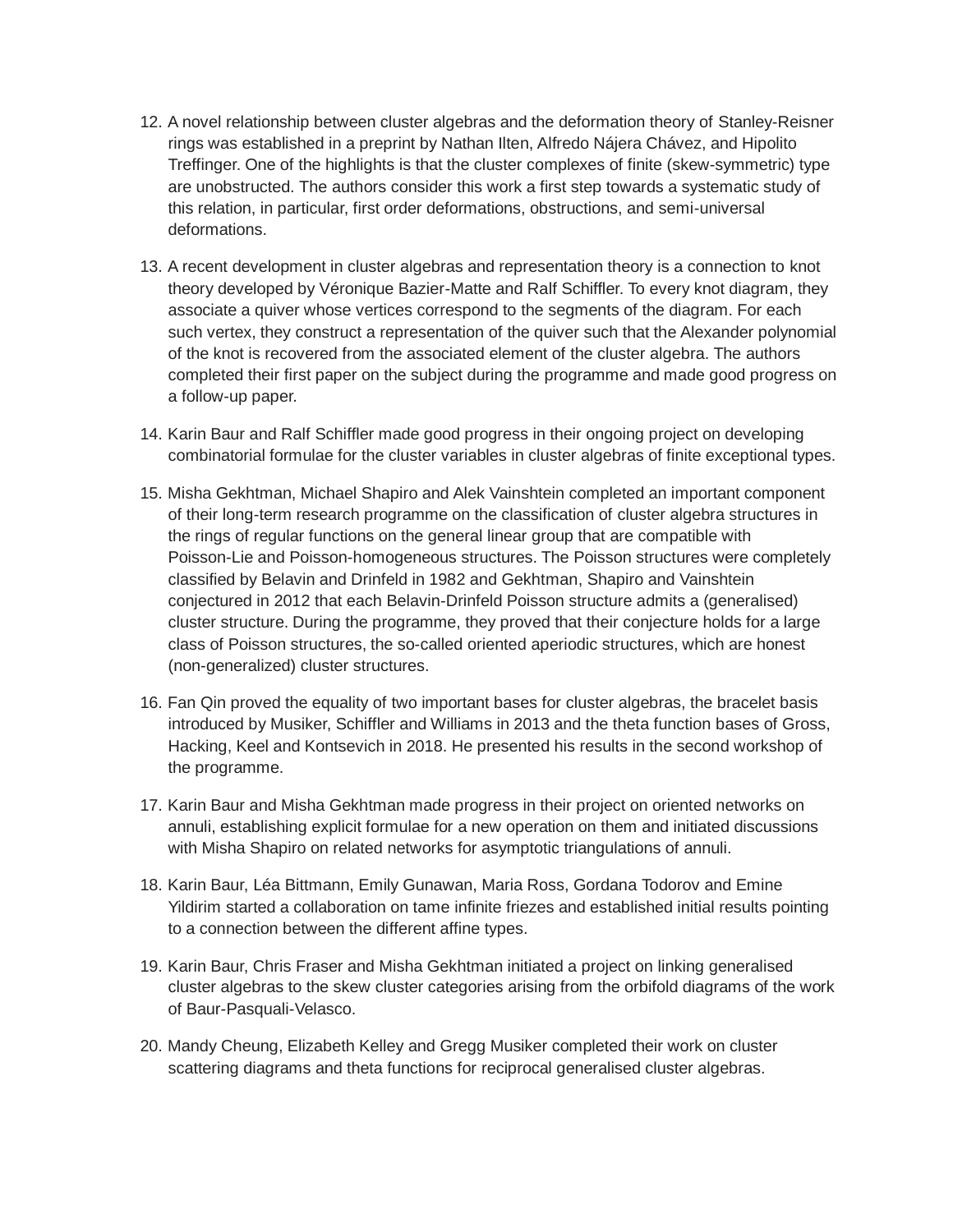- 21. Wen Chang, Haibo Jin and Sibylle Schroll made good progress on making a connection between recollements of derived categories of graded gentle algebras and cut and contract actions of the surfaces in the associated surface models.
- 22. Johanne Haugland, Karin Jacobsen and Sibylle Schroll completed their work on the role of gentle algebras in higher homological algebra. Higher homological algebra is born out of the representation theory of finite dimensional algebras arising from cluster theory.
- 23. Lang Mou and Sibylle Schroll initiated a collaboration on a representation theoretic approach to certain subcategories of the derived category of the Ginzburg differential-graded algebra associated to a quiver with potential coming from a surface triangulation arising in 4d N=2 gauge theories.
- 24. Lang Mou created scattering diagrams for generalised cluster algebras, relating these to theta functions. This generalised the existing cluster scattering diagrams of Gross, Hacking, Keel and Kontsevich.

### III.2 Research Communities

One particularly exciting aspect of the programme was that it brought together different research communities. In particular, the participation of physicists was very valuable and allowed a unique opportunity for deep discussions over several weeks enabling a better understanding of the different perspectives and also the different languages in the different areas. The close connection of cluster algebras and ideas from mathematical physics, such as elementary particle scattering processes and brane webs in gauge theories, as well as connections of cluster algebras and other areas of mathematics such as K-theory (via picture groups) was also highlighted in the second workshop.

Another important aspect of this programme was that it had a large percentage of early career researchers. Almost all of the early career researchers were involved in the organisational aspects during the programme such as organising the local seminars, the problem session, the social events and also in the co-organisation of the workshops. This seems to have resulted in a very inclusive atmosphere with exciting new collaborations between the different participants in the programme. Furthermore, an open policy on ad hoc invitations during the programme brought new aspects to the programme. This was further driven by the agenda to have everybody who was visiting the institute give a talk on their research.

A strength of the programme was the way it brought together early career researchers with established researchers. New collaborations (from the list above) of this type were initiated during the programme as follows:

- 1. Ana Garcia Elsener, Anna Felikson, Ilke Canakci and Pavel Tumarkin;
- 2. Oleg Karpenkov, Khrystyna Serhiyenko and Pavel Tumarkin;
- 3. Ana Garcia Elsener, Pavel Tumarkin and Emine Yildirim;
- 4. Ana Garcia Elsener and Sira Gratz;
- 5. Emily Barnard, Raquel Coelho Simoes, Emily Gunawan, and Ralf Schiffler; Also Thomas Brüstle, Emily Gunawan and Ralf Schiffler;

17. Karin Baur, Léa Bittmann, Emily Gunawan, Maria Ross, Gordana Todorov and Emine Yildirim.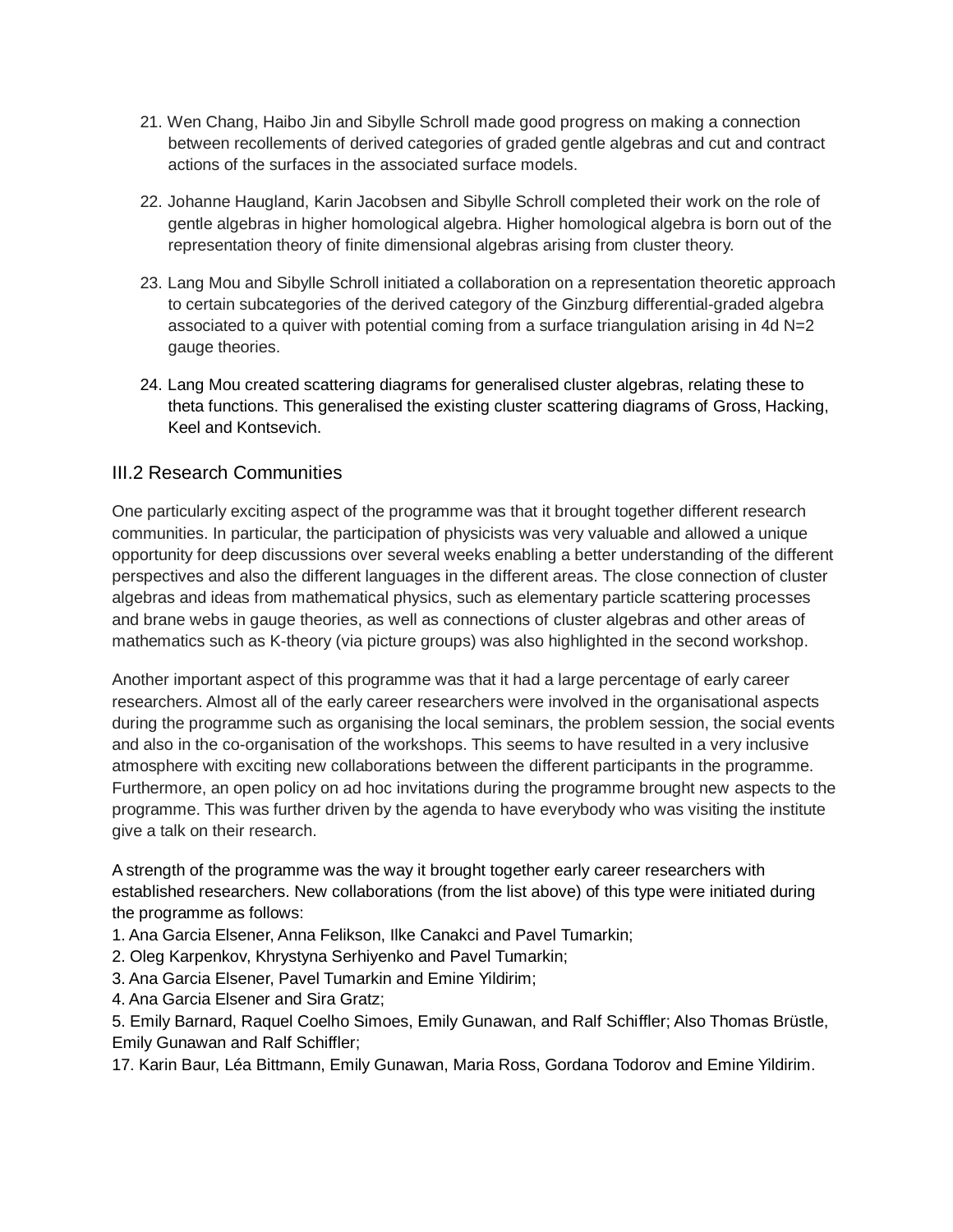#### III.3 Impact on other research disciplines

As discussed above, there is a strong relationship between cluster algebras, algebraic geometry, representation theory and scattering amplitudes in mathematical physics which was well-represented in the programme, including talks in the November research workshop. There is a good potential for impact on the theory of scattering amplitudes originating from developments in and interactions and perspectives from cluster theory. On the physics side, the work is motivated by understanding and predicting the scattering amplitudes in collisions of elementary particles. It presents a new model that simplifies computations considerably and thereby takes the feasibility of such calculations to a new level. On the mathematics side, this new model corresponds to polytopes associated to cluster algebras of a certain type. Generalising to other types of cluster algebras may correspond to solving more complicated scattering models in physics.

#### III.4 Future investigations

Some areas where we see potential development in the future include:

The connection between cluster algebras and representation theory has a strong momentum and there are new ideas and insights on both sides, as has been seen during the programme. We expect this relationship to continue to be very fruitful in the future, in terms of representation-theoretic and homological models of cluster algebras and new ideas in cluster theory and on the representation-theoretic side. N-angulated, extriangulated, and n-exangulated categories are also a new area of development, bringing together the theories of exact categories and triangulated categories, and bringing in new higher homological theories, and strong development is expected here.

The relationship between cluster algebras, algebraic geometry, representation theory and scattering amplitudes in mathematical physics. These ideas manifest on the mathematical side in different ways, including the geometric structure of the amplituhedron, surfacehedra and new ideas in representation theory, and there is the potential for applications in either direction.

Another strong potential area for development is the theory of friezes and related surface tilings, where there are strong interactions between cluster theory, Grassmannian varieties, representation theory, and the combinatorial geometry of surfaces. This is part of a more general strong connection between cluster algebras and surfaces which is not yet well understood, which also relates strongly to representation theory.

Picture groups bring together ideas from algebraic topology, group presentations, cluster algebras, combinatorial geometry and representation theory. In particular, they provide a new way of looking at classical representation-theoretic objects, and open up new potential areas of investigation.

Another potential area for application and future development is the relationship between knot theory and cluster algebras. There is a successful history of the use of algebraic and combinatorial methods in the study of knots (eg knot invariants, Jones polynomial, Alexander polynomial) and the potential for the use of cluster algebras in this area has only just started being realised.

Tau-tilting theory, which was originally motivated by cluster theory, is a thriving area of representation theory and allows for ideas which were traditionally focussed on hereditary algebras only to be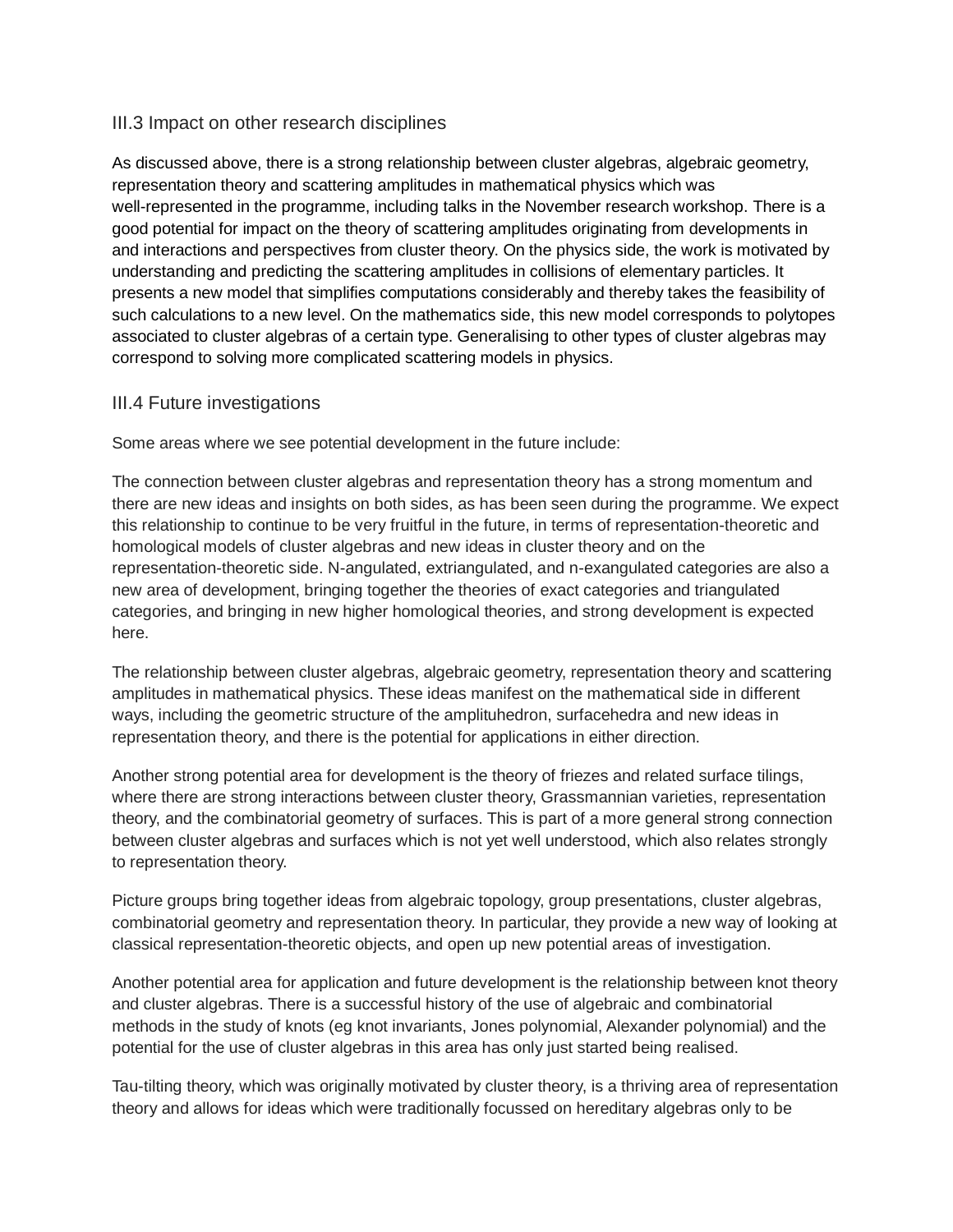generalised to arbitrary finite dimensional algebras. This, together with the strong interactions with cluster algebra theory, indicates strong future development.

There is a good potential for the development of interactions between ring theory and cluster algebras, for example via Stanley-Reisner rings, the theories of Gorenstein rings and Cohen-Macauley modules and the ring-theoretic properties of cluster algebras themselves.

Cluster algebras are closely related to integrable systems (and especially discrete integrable systems), with a strong relationship with Poisson structures, periodic properties of cluster algebras and the Laurent phenomenon. This is an area with a good potential for future development and application, with interactions feeding back into cluster theory insights.

In addition, each item in the list in Section III.1, Scientific advancement, indicates a direction for potential development in the future.

# IV. Equality, diversity and inclusion

The programme was organised with equality, diversity and inclusion at the forefront, with particular emphasis on ensuring a diverse collection of participants and seminar speakers. The aim was, in addition, to ensure that every physical participant gave a seminar talk (either in the regular seminar or in the workshops) during their visit.

A panel session on Life decisions in mathematics was held, organised by members of the Cluster Algebras and Representation Theory programme and the Mathematics of Deep Learning programme and Christie Marr, the deputy director of the Isaac Newton Institute. Christie chaired the session, which had a diverse panel consisting of three members from each programme and covered the difficulties of making decisions during a mathematical career, taking into account personal circumstances, as well as aspects of creating a strong community of researchers in mathematics. The panel session was aimed at everyone, but with the aim of being particularly useful for Early Career Researchers, and attracted around 25 in-person participants and 40 online participants.

One of the organisers, a trans woman, was interviewed by staff at the Isaac Newton Institute about her experiences as a trans mathematician and her mathematical career (see IV.3, Public engagement, below).

# V. Publications, public engagement and future plans

### V.1 Planned books

Gordana Todorov (Kirk fellow) has used input and feedback during her lecture series to finalise plans for a book with co-authors Kiyoshi Igusa, Kent Orr and Jerzy Weyman on *Modulated quivers, semi invariant pictures and picture groups* which is accepted for publication by Cambridge University Press.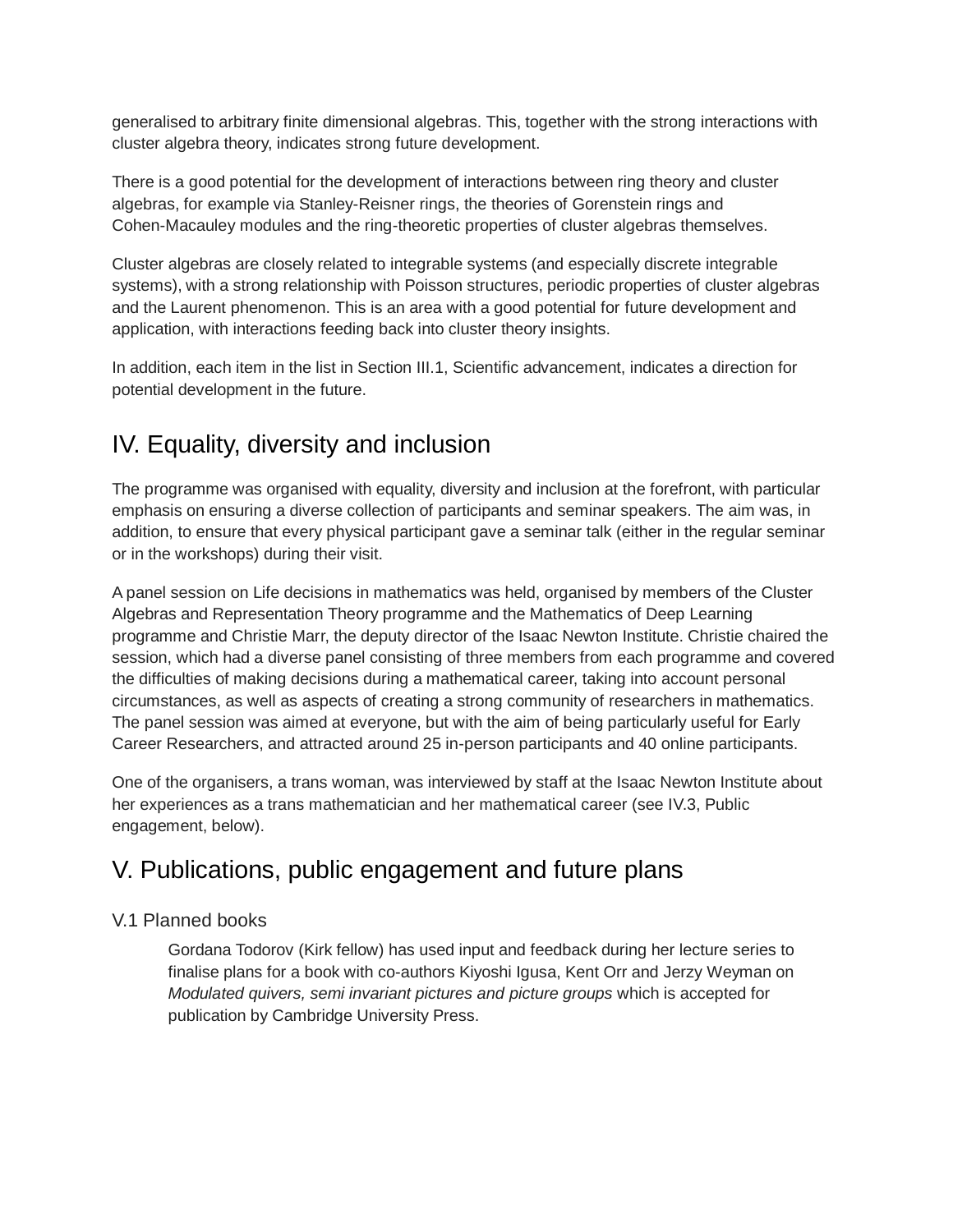#### V.2 Publications and preprints

Ilke Canakci, Anna Felikson, Ana Garcia Elsener, Pavel Tumarkin, Friezes of a pair of pants, arXiv:2111.13135.

Nathan Ilten, Alfredo Nájera Chávez, Hipolito Treffinger, Deformation Theory for Finite Cluster Complexes, arXiv:2111.02566.

Véronique Bazier-Matte, Ralf Schiffler, Knot theory and cluster algebras, arXiv:2110.14740.

Anna Felikson, Pavel Tumarkin, Cluster algebras of finite mutation type with coefficients, arXiv:2110.12917.

Lauren Williams, The positive Grassmannian, the amplituhedron, and cluster algebras, (survey) arXiv:2110.10856.

Ralf Schiffler, Khrystyna Serhiyenko, A geometric model for syzygies over 2-Calabi-Yau tilted algebras II, arXiv:2110.09976.

Sira Gratz, Alexandra Zvonareva, Lattices of t-structures and thick subcategories for discrete cluster categories, arXiv:2110.08606.

Man-Wai Mandy Cheung, Elizabeth Kelley, Gregg Musiker, Cluster scattering diagrams and theta functions for reciprocal generalized cluster algebras, arXiv:2110.08157.

Lang Mou, Scattering diagrams for generalized cluster algebras, arXiv:2110.02416.

Yilin Wu, Categorification of ice quiver mutation, arXiv:2109.04503.

Yilin Wu, Relative cluster categories, arXiv:2109.03707.

Costa da Rocha, Joel, Bicolored tilings and the Scott map, arXiv:2112.08007.

Johanne Haugland, Karin M. Jacobsen, Sibylle Schroll, The role of gentle algebras in higher homological algebra, arXiv:2107.01045.

Emily Gunawan, Ben Drucker, Eli Garcia, Aubrey Rumbolt, Rose Silver, RSK tableaux and box-ball systems, arXiv:2112.03780.

#### V.3 Public engagement

Bernard Keller, Rothschild public lecture, 'Cluster Algebras and Representation Theory'.

Gordana Todorov, Kirk public lecture, 'Cluster algebras and many related notions on one picture'.

Video interview with the organizers Karin Baur, Bethany Marsh, Sibylle Schroll, and Ralf Schiffler <https://downloads.sms.cam.ac.uk/3653632/3653640.mp4>

Podcast interview with Bethany Marsh on her life as a transgender mathematician: [https://www.newton.ac.uk/media/podcasts/post/33-becoming-bethany-marsh-life-as-a-transgende](https://www.newton.ac.uk/media/podcasts/post/33-becoming-bethany-marsh-life-as-a-transgender-professor-of-mathematics/) [r-professor-of-mathematics/](https://www.newton.ac.uk/media/podcasts/post/33-becoming-bethany-marsh-life-as-a-transgender-professor-of-mathematics/)